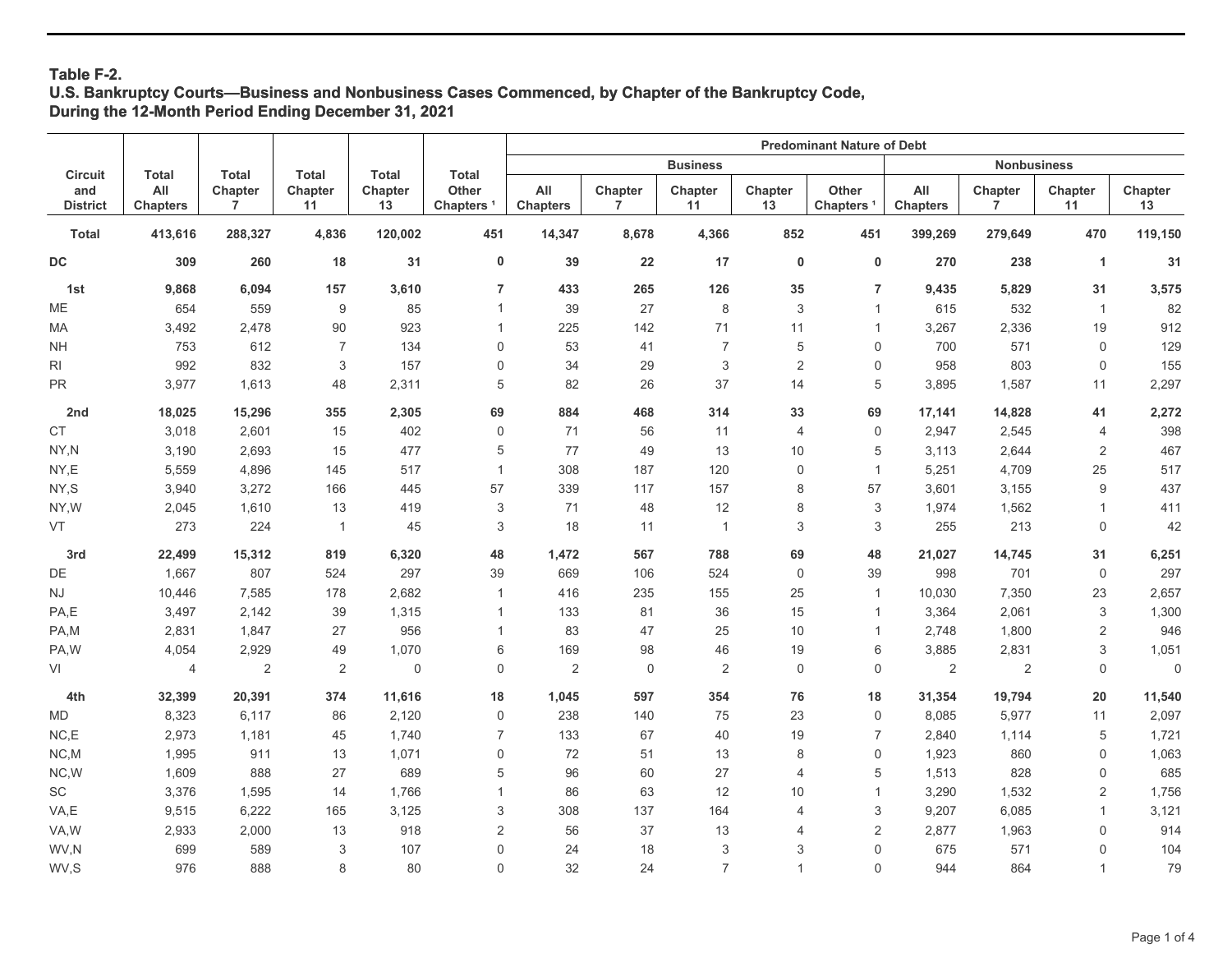|                        |                        |                           |                |               |                                | <b>Predominant Nature of Debt</b> |              |                 |                |                                |                        |                           |                 |               |
|------------------------|------------------------|---------------------------|----------------|---------------|--------------------------------|-----------------------------------|--------------|-----------------|----------------|--------------------------------|------------------------|---------------------------|-----------------|---------------|
| <b>Circuit</b>         | <b>Total</b>           | <b>Total</b>              | <b>Total</b>   | <b>Total</b>  | <b>Total</b>                   |                                   |              | <b>Business</b> |                |                                |                        | <b>Nonbusiness</b>        |                 |               |
| and<br><b>District</b> | All<br><b>Chapters</b> | Chapter<br>$\overline{7}$ | Chapter<br>11  | Chapter<br>13 | Other<br>Chapters <sup>1</sup> | All<br><b>Chapters</b>            | Chapter<br>7 | Chapter<br>11   | Chapter<br>13  | Other<br>Chapters <sup>1</sup> | All<br><b>Chapters</b> | Chapter<br>$\overline{7}$ | Chapter<br>11   | Chapter<br>13 |
| 5th                    | 31,977                 | 18,165                    | 958            | 12,793        | 61                             | 2,290                             | 1,226        | 926             | 77             | 61                             | 29,687                 | 16,939                    | 32 <sup>2</sup> | 12,716        |
| LA,E                   | 1,537                  | 762                       | 30             | 745           | $\mathbf 0$                    | 85                                | 55           | 27              | 3              | 0                              | 1,452                  | 707                       | 3               | 742           |
| LA,M                   | 641                    | 428                       | 5              | 208           | $\mathbf 0$                    | 20                                | 16           | 4               | 0              | $\mathbf 0$                    | 621                    | 412                       | $\mathbf{1}$    | 208           |
| LA, W                  | 3,871                  | 1,062                     | 28             | 2,780         |                                | 84                                | 51           | 26              | 6              | $\mathbf 1$                    | 3,787                  | 1,011                     | 2               | 2,774         |
| MS, N                  | 2,563                  | 1,246                     | 15             | 1,302         | $\mathbf 0$                    | 41                                | 20           | 15              | 6              | $\mathbf 0$                    | 2,522                  | 1,226                     | 0               | 1,296         |
| MS, S                  | 3,603                  | 2,206                     | 52             | 1,343         | $\overline{2}$                 | 107                               | 49           | 50              | 6              | $\overline{2}$                 | 3,496                  | 2,157                     | $\overline{2}$  | 1,337         |
| TX,N                   | 6,574                  | 4,059                     | 169            | 2,342         | 4                              | 481                               | 298          | 162             | 17             | 4                              | 6,093                  | 3,761                     | 7               | 2,325         |
| TX,E                   | 3,356                  | 2,021                     | 43             | 1,290         | $\overline{2}$                 | 224                               | 171          | 38              | 13             | $\overline{2}$                 | 3,132                  | 1,850                     | 5               | 1,277         |
| TX,S                   | 5,381                  | 3,161                     | 519            | 1,653         | 48                             | 859                               | 289          | 515             | $\overline{7}$ | 48                             | 4,522                  | 2,872                     | 4               | 1,646         |
| TX, W                  | 4,451                  | 3,220                     | 97             | 1,130         | $\overline{4}$                 | 389                               | 277          | 89              | 19             | 4                              | 4,062                  | 2,943                     | 8               | 1,111         |
| 6th                    | 62,273                 | 43,607                    | 223            | 18,422        | 21                             | 925                               | 614          | 204             | 86             | 21                             | 61,348                 | 42,993                    | 19              | 18,336        |
| KY,E                   | 4,266                  | 3,146                     | 9              | 1,109         | 2                              | 52                                | 33           | 9               | 8              | $\overline{2}$                 | 4,214                  | 3,113                     | 0               | 1,101         |
| KY,W                   | 4,828                  | 2,786                     | 10             | 2,029         | 3                              | 54                                | 32           | 10              | 9              | 3                              | 4,774                  | 2,754                     | 0               | 2,020         |
| MI, E                  | 13,846                 | 10,746                    | 68             | 3,027         | 5                              | 168                               | 88           | 63              | 12             | 5                              | 13,678                 | 10,658                    | 5               | 3,015         |
| MI, W                  | 3,076                  | 2,541                     | 5              | 528           | $\overline{2}$                 | 83                                | 67           | 4               | 10             | $\overline{2}$                 | 2,993                  | 2,474                     | -1              | 518           |
| OH,N                   | 11,464                 | 9,647                     | 38             | 1,778         |                                | 201                               | 149          | 37              | 14             | $\mathbf{1}$                   | 11,263                 | 9,498                     | 1               | 1,764         |
| OH,S                   | 9,354                  | 7,041                     | 18             | 2,293         | 2                              | 145                               | 108          | 14              | 21             | $\overline{2}$                 | 9,209                  | 6,933                     | 4               | 2,272         |
| TN,E                   | 5,828                  | 3,732                     | 12             | 2,080         | 4                              | 76                                | 56           | 12              | 4              | $\overline{4}$                 | 5,752                  | 3,676                     | 0               | 2,076         |
| TN,M                   | 4,065                  | 2,345                     | 46             | 1,672         | $\overline{2}$                 | 107                               | 61           | 40              | 4              | 2                              | 3,958                  | 2,284                     | 6               | 1,668         |
| TN,W                   | 5,546                  | 1,623                     | 17             | 3,906         | $\mathbf 0$                    | 39                                | 20           | 15              | 4              | $\mathbf 0$                    | 5,507                  | 1,603                     | $\overline{2}$  | 3,902         |
| 7th                    | 44,710                 | 31,502                    | 175            | 12,993        | 40                             | 935                               | 658          | 159             | 78             | 40                             | 43,775                 | 30,844                    | 16              | 12,915        |
| IL, N                  | 16,790                 | 11,485                    | 86             | 5,217         | $\overline{2}$                 | 457                               | 360          | 76              | 19             | $\overline{2}$                 | 16,333                 | 11,125                    | 10              | 5,198         |
| IL, C                  | 2,464                  | 2,056                     | 8              | 397           | 3                              | 57                                | 34           | 8               | 12             | 3                              | 2,407                  | 2,022                     | $\mathbf 0$     | 385           |
| IL, S                  | 1,690                  | 1,176                     | $\overline{4}$ | 509           | 1                              | 35                                | 23           | $\overline{4}$  | $\overline{7}$ | $\mathbf{1}$                   | 1,655                  | 1,153                     | 0               | 502           |
| IN, N                  | 5,634                  | 4,193                     | 20             | 1,419         | 2                              | 66                                | 42           | 18              | $\overline{4}$ | $\overline{2}$                 | 5,568                  | 4,151                     | $\overline{2}$  | 1,415         |
| IN, S                  | 8,853                  | 5,908                     | 27             | 2,913         | 5                              | 130                               | 87           | 25              | 13             | 5                              | 8,723                  | 5,821                     | $\overline{2}$  | 2,900         |
| WI,E                   | 6,653                  | 4,591                     | 10             | 2,045         | $\overline{7}$                 | 87                                | 62           | 10              | 8              | $\overline{7}$                 | 6,566                  | 4,529                     | $\Omega$        | 2,037         |
| WI,W                   | 2,626                  | 2,093                     | 20             | 493           | 20                             | 103                               | 50           | 18              | 15             | 20                             | 2,523                  | 2,043                     | 2               | 478           |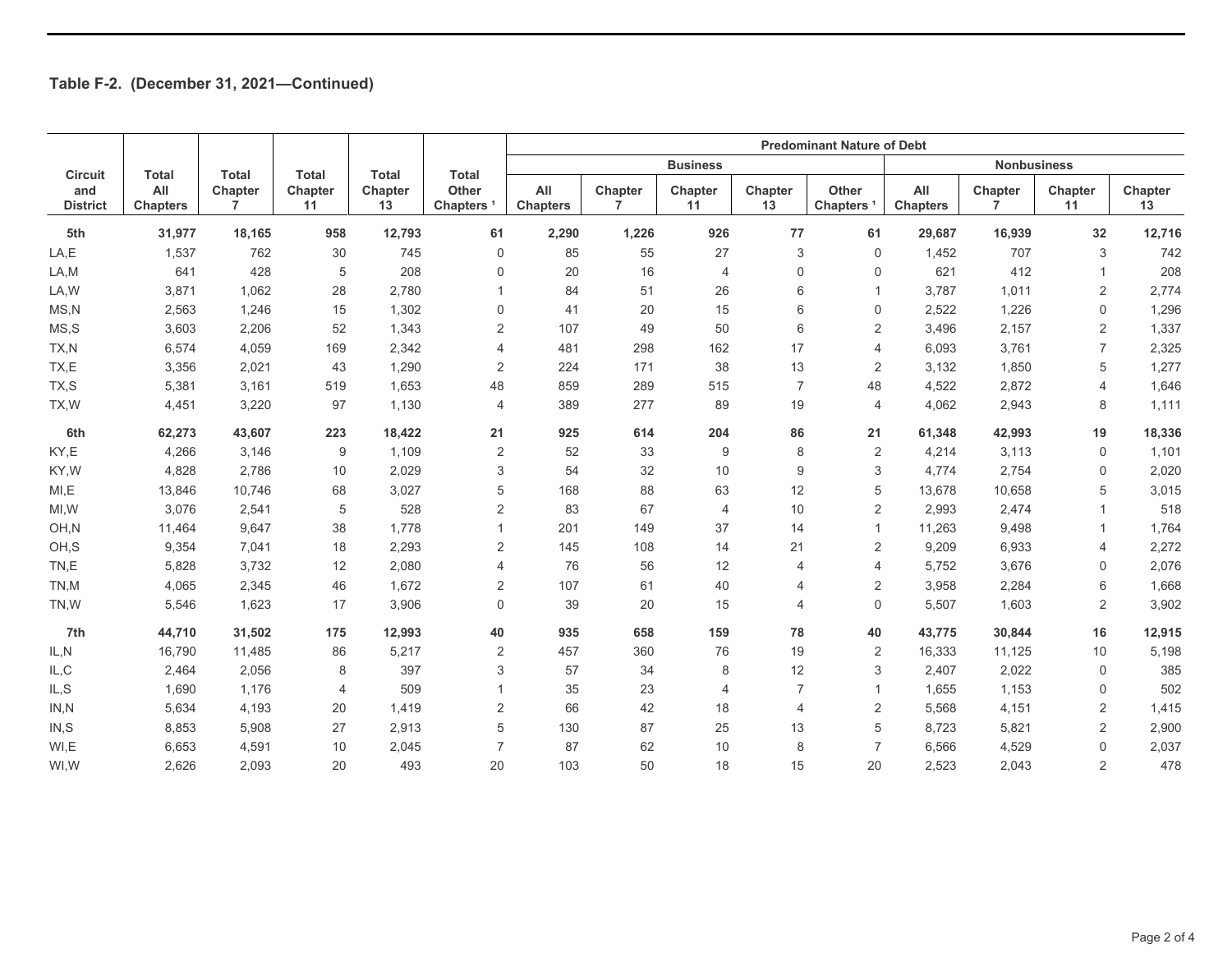|                        |                                        |                           |                           |               |                                                | <b>Predominant Nature of Debt</b> |                           |                  |                |                          |                        |                           |                |                     |
|------------------------|----------------------------------------|---------------------------|---------------------------|---------------|------------------------------------------------|-----------------------------------|---------------------------|------------------|----------------|--------------------------|------------------------|---------------------------|----------------|---------------------|
| <b>Circuit</b>         | <b>Total</b><br>All<br><b>Chapters</b> | <b>Total</b>              | <b>Total</b>              | <b>Total</b>  | <b>Total</b><br>Other<br>Chapters <sup>1</sup> | <b>Business</b>                   |                           |                  |                |                          |                        | <b>Nonbusiness</b>        |                |                     |
| and<br><b>District</b> |                                        | Chapter<br>$\overline{7}$ | Chapter<br>11             | Chapter<br>13 |                                                | All<br><b>Chapters</b>            | Chapter<br>$\overline{7}$ | Chapter<br>11    | Chapter<br>13  | Other<br><b>Chapters</b> | All<br><b>Chapters</b> | Chapter<br>$\overline{7}$ | Chapter<br>11  | Chapter<br>13       |
| 8th                    | 27,549                                 | 19,455                    | 119                       | 7,898         | 77                                             | 716                               | 449                       | 115              | 75             | 77                       | 26,833                 | 19,006                    | 4              | 7,823               |
| AR $^{\rm 2}$          | 5,493                                  | 2,885                     | 13                        | 2,591         | $\overline{4}$                                 | 123                               | 86                        | 12               | 21             | $\overline{4}$           | 5,370                  | 2,799                     | $\mathbf{1}$   | 2,570               |
| IA,N                   | 1,120                                  | 1,016                     | $\overline{7}$            | 87            | 10                                             | 66                                | 46                        | $\overline{7}$   | 3              | 10                       | 1,054                  | 970                       | $\Omega$       | 84                  |
| IA, S                  | 1,726                                  | 1,516                     | 18                        | 185           | $\overline{7}$                                 | 78                                | 51                        | 18               | $\overline{2}$ | $\overline{7}$           | 1,648                  | 1,465                     | 0              | 183                 |
| MN                     | 5,754                                  | 4,745                     | 23                        | 960           | 26                                             | 182                               | 121                       | 21               | 14             | 26                       | 5,572                  | 4,624                     | $\overline{2}$ | 946                 |
| MO,E                   | 5,722                                  | 3,803                     | 18                        | 1,897         | $\overline{4}$                                 | 78                                | 49                        | 18               | $\overline{7}$ | $\overline{4}$           | 5,644                  | 3,754                     | $\mathbf 0$    | 1,890               |
| MO, W                  | 4,015                                  | 2,575                     | 18                        | 1,420         | $\sqrt{2}$                                     | 68                                | 33                        | 17               | 16             | 2                        | 3,947                  | 2,542                     | $\mathbf{1}$   | 1,404               |
| <b>NE</b>              | 2,589                                  | 1,902                     | 15                        | 654           | 18                                             | 70                                | 32                        | 15               | 5              | 18                       | 2,519                  | 1,870                     | 0              | 649                 |
| <b>ND</b>              | 531                                    | 483                       | $\ensuremath{\mathsf{3}}$ | 44            | $\mathbf{1}$                                   | 22                                | 17                        | 3                | $\overline{1}$ | $\mathbf{1}$             | 509                    | 466                       | $\Omega$       | 43                  |
| <b>SD</b>              | 599                                    | 530                       | $\overline{4}$            | 60            | 5                                              | 29                                | 14                        | $\overline{4}$   | 6              | 5                        | 570                    | 516                       | $\Omega$       | 54                  |
| 9th                    | 72,768                                 | 61,651                    | 836                       | 10,253        | 28                                             | 3,037                             | 2,176                     | 655              | 178            | 28                       | 69,731                 | 59,475                    | 181            | 10,075              |
| AΚ                     | 218                                    | 188                       | 5                         | 25            | $\mathbf 0$                                    | 18                                | 13                        | $\,$ 5 $\,$      | 0              | $\mathsf{O}\xspace$      | 200                    | 175                       | $\mathbf 0$    | 25                  |
| AZ                     | 9,884                                  | 8,461                     | 82                        | 1,338         | 3                                              | 246                               | 169                       | 60               | 14             | 3                        | 9,638                  | 8,292                     | 22             | 1,324               |
| CA,N                   | 4,700                                  | 3,204                     | 148                       | 1,345         | $\ensuremath{\mathsf{3}}$                      | 383                               | 241                       | 109              | 30             | 3                        | 4,317                  | 2,963                     | 39             | 1,315               |
| CA, E                  | 8,179                                  | 6,811                     | 59                        | 1,305         | $\overline{4}$                                 | 355                               | 263                       | 49               | 39             | $\overline{4}$           | 7,824                  | 6,548                     | 10             | 1,266               |
| CA, C                  | 23,104                                 | 20,329                    | 322                       | 2,447         | 6                                              | 1,144                             | 859                       | 246              | 33             | 6                        | 21,960                 | 19,470                    | 76             | 2,414               |
| CA,S                   | 4,989                                  | 4,511                     | 19                        | 458           | $\overline{1}$                                 | 196                               | 165                       | 16               | 14             | 1                        | 4,793                  | 4,346                     | 3              | 444                 |
| HI                     | 1,212                                  | 871                       | 9                         | 332           | $\mathbf 0$                                    | 47                                | 30                        | $9\,$            | 8              | $\mathsf{O}\xspace$      | 1,165                  | 841                       | 0              | 324                 |
| ID                     | 2,000                                  | 1,814                     | 11                        | 173           | $\overline{2}$                                 | 51                                | 38                        | 10               | $\mathbf{1}$   | $\overline{2}$           | 1,949                  | 1,776                     | $\mathbf{1}$   | 172                 |
| MT                     | 654                                    | 561                       | $\overline{7}$            | 82            | $\overline{4}$                                 | 37                                | 19                        | $\overline{7}$   | $\overline{7}$ | 4                        | 617                    | 542                       | $\mathbf 0$    | 75                  |
| <b>NV</b>              | 6,995                                  | 6,173                     | 91                        | 731           | $\mathbf 0$                                    | 226                               | 143                       | 76               | $\overline{7}$ | 0                        | 6,769                  | 6,030                     | 15             | 724                 |
| <b>OR</b>              | 4,771                                  | 3,827                     | 25                        | 915           | 4                                              | 129                               | 90                        | 22               | 13             | 4                        | 4,642                  | 3,737                     | 3              | 902                 |
| WA,E                   | 1,550                                  | 1,260                     | 9                         | 280           | 1                                              | 34                                | 22                        | $\,8\,$          | 3              | 1                        | 1,516                  | 1,238                     | $\mathbf{1}$   | 277                 |
| WA,W                   | 4,457                                  | 3,595                     | 48                        | 814           | $\mathbf 0$                                    | 164                               | 118                       | 37               | 9              | $\mathsf{O}\xspace$      | 4,293                  | 3,477                     | 11             | 805                 |
| GU                     | 53                                     | 44                        | $\overline{1}$            | 8             | $\mathbf 0$                                    | 6                                 | 5                         | $\mathbf{1}$     | 0              | $\mathbf 0$              | 47                     | 39                        | $\mathbf 0$    | 8                   |
| <b>NMI</b>             | $\sqrt{2}$                             | 2                         | $\mathbf 0$               | $\mathbf 0$   | $\mathbf 0$                                    | $\overline{1}$                    | $\overline{1}$            | $\mathbf 0$      | 0              | $\mathbf 0$              | $\overline{1}$         | $\mathbf{1}$              | 0              | $\mathsf{O}\xspace$ |
| 10th                   | 23,562                                 | 18,001                    | 116                       | 5,404         | 41                                             | 676                               | 491                       | 108              | 36             | 41                       | 22,886                 | 17,510                    | 8              | 5,368               |
| CO                     | 6,462                                  | 5,198                     | 68                        | 1,191         | 5                                              | 247                               | 159                       | 64               | 19             | 5                        | 6,215                  | 5,039                     | $\overline{4}$ | 1,172               |
| <b>KS</b>              | 3,521                                  | 2,012                     | 13                        | 1,477         | 19                                             | 102                               | 65                        | 12               | 6              | 19                       | 3,419                  | 1,947                     | $\mathbf{1}$   | 1,471               |
| <b>NM</b>              | 1,510                                  | 1,353                     | 10                        | 146           | $\mathbf{1}$                                   | 50                                | 36                        | $\boldsymbol{9}$ | 4              | $\mathbf{1}$             | 1,460                  | 1,317                     | $\mathbf{1}$   | 142                 |
| OK,N                   | 1,495                                  | 1,382                     | $\overline{2}$            | 110           | $\overline{1}$                                 | 40                                | 37                        | 2                | 0              | $\mathbf{1}$             | 1,455                  | 1,345                     | 0              | 110                 |
| OK,E                   | 949                                    | 887                       | $\mathsf 0$               | 61            | $\mathbf{1}$                                   | 12                                | 11                        | $\mathbf 0$      | 0              | $\mathbf{1}$             | 937                    | 876                       | 0              | 61                  |
| OK, W                  | 3,488                                  | 2,957                     | 8                         | 516           | $\overline{7}$                                 | 118                               | 100                       | 8                | 3              | $\overline{7}$           | 3,370                  | 2,857                     | 0              | 513                 |
| <b>UT</b>              | 5,576                                  | 3,697                     | 8                         | 1,868         | 3                                              | 78                                | 65                        | $\overline{7}$   | 3              | 3                        | 5,498                  | 3,632                     | $\mathbf{1}$   | 1,865               |
| <b>WY</b>              | 561                                    | 515                       | $\overline{7}$            | 35            | $\overline{4}$                                 | 29                                | 18                        | 6                | $\mathbf{1}$   | 4                        | 532                    | 497                       | $\mathbf{1}$   | 34                  |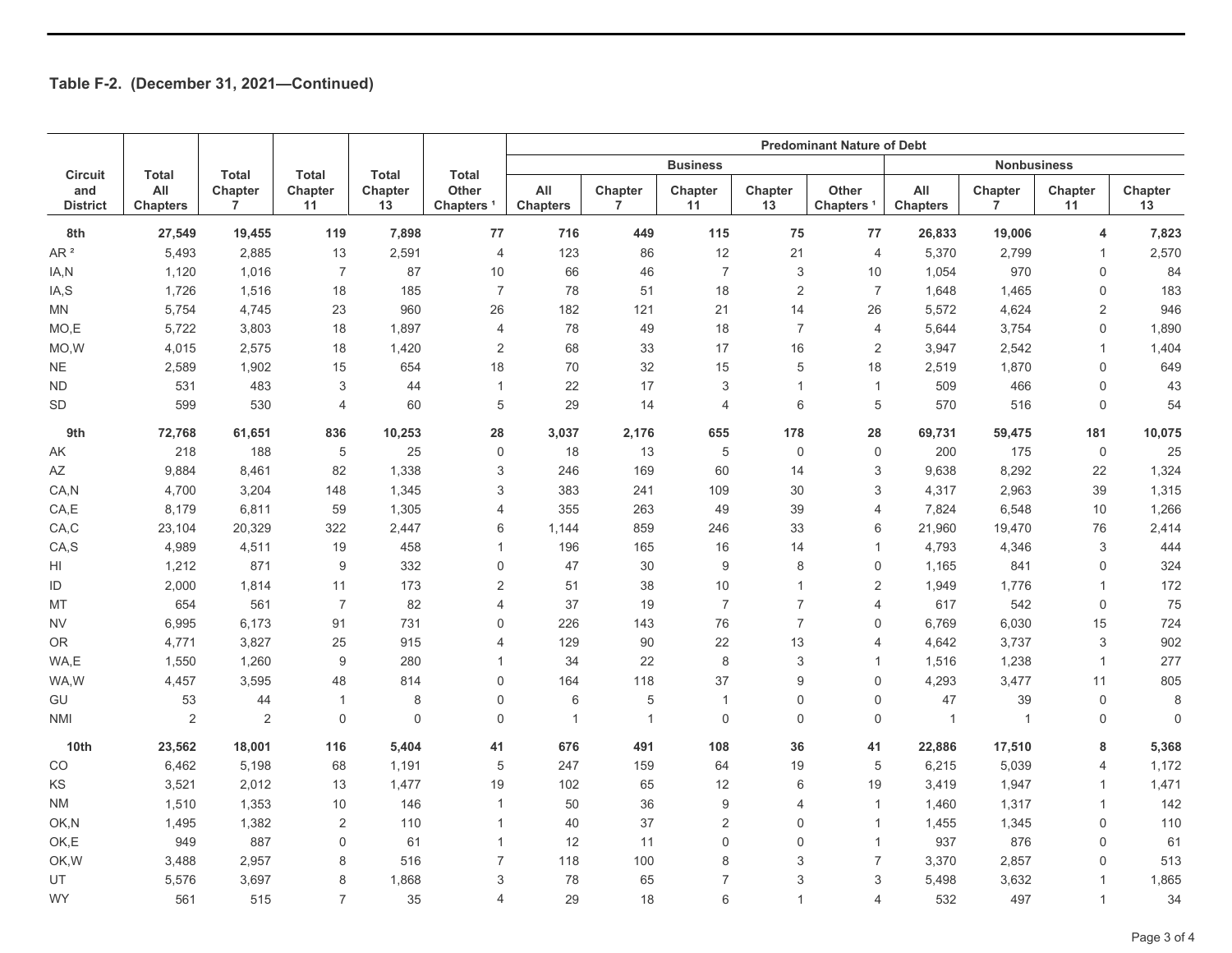|                        | Total                  | Total   | Total         | Total         |                                 | <b>Predominant Nature of Debt</b> |         |                 |               |                                       |                        |         |               |               |
|------------------------|------------------------|---------|---------------|---------------|---------------------------------|-----------------------------------|---------|-----------------|---------------|---------------------------------------|------------------------|---------|---------------|---------------|
| <b>Circuit</b>         |                        |         |               |               | Total                           |                                   |         | <b>Business</b> |               |                                       | <b>Nonbusiness</b>     |         |               |               |
| and<br><b>District</b> | All<br><b>Chapters</b> | Chapter | Chapter<br>11 | Chapter<br>13 | <b>Other</b><br><b>Chapters</b> | All<br><b>Chapters</b>            | Chapter | Chapter<br>11   | Chapter<br>13 | <b>Other</b><br>Chapters <sup>1</sup> | All<br><b>Chapters</b> | Chapter | Chapter<br>11 | Chapter<br>13 |
| 11th                   | 67,677                 | 38,593  | 686           | 28,357        | 41                              | 1,895                             | 1,145   | 600             | 109           | 41                                    | 65,782                 | 37,448  | 86            | 28,248        |
| AL,N                   | 7,744                  | 3,891   | 17            | 3,829         |                                 | 92                                | 64      | 14              | -             | $\overline{ }$                        | 7,652                  | 3,827   | 3             | 3,822         |
| AL,M                   | 4,551                  | 1,143   | 6             | 3,401         |                                 | 36                                | 27      | 6               | 2             |                                       | 4,515                  | 1,116   | $\Omega$      | 3,399         |
| AL,S                   | 2,645                  | 828     | 11            | 1,803         | 3                               | 29                                | 15      | 10              |               | 3                                     | 2,616                  | 813     |               | 1,802         |
| FL,N                   | 1,625                  | 1,301   | 36            | 286           | 2                               | 72                                | 38      | 30              | 2             | 2                                     | 1,553                  | 1,263   | 6             | 284           |
| FL,M                   | 17,367                 | 13,753  | 226           | 3,382         | 6                               | 713                               | 475     | 195             | 37            | 6                                     | 16.654                 | 13,278  | 31            | 3,345         |
| FL.S                   | 12,549                 | 7,621   | 245           | 4,671         | 12                              | 478                               | 231     | 205             | 30            | 12                                    | 12,071                 | 7,390   | 40            | 4,641         |
| GA,N                   | 14,006                 | 7,854   | 120           | 6,031         |                                 | 364                               | 231     | 115             | 17            |                                       | 13,642                 | 7,623   | 5             | 6,014         |
| GA,M                   | 4,158                  | 1,571   | 18            | 2,560         | 9                               | 90                                | 52      | 18              | 11            | 9                                     | 4,068                  | 1,519   | $\mathbf 0$   | 2,549         |
| GA,S                   | 3,032                  | 631     |               | 2,394         | $\Omega$                        | 21                                | 12      |                 | 2             | $\Omega$                              | 3,011                  | 619     | $\Omega$      | 2,392         |

NOTE: The nature of debt is business if the debtor is a corporation or partnership, or if debt related to the operation of a business predominates. Nonbusiness debt includes consumer debt, as defined in Section 101 of the U.S. Bankruptcy code, or other debt that the debtor indicates is not consumer debt or business debt. Because the bankruptcy database is continually updated, the numbers in this table may not match those in previously published tables. The United States territorial courts assume the jurisdiction of United States bankruptcy courts within their respective territories, which do not have separate bankruptcy courts.

<sup>1</sup> Other Chapters includes cases filed under chapters 9 (4), 12 (276) and 15 (171) as well as Section 304 (0).

² The United States Bankruptcy Court for Arkansas (AR) includes both the Eastern and Western Districts of Arkansas.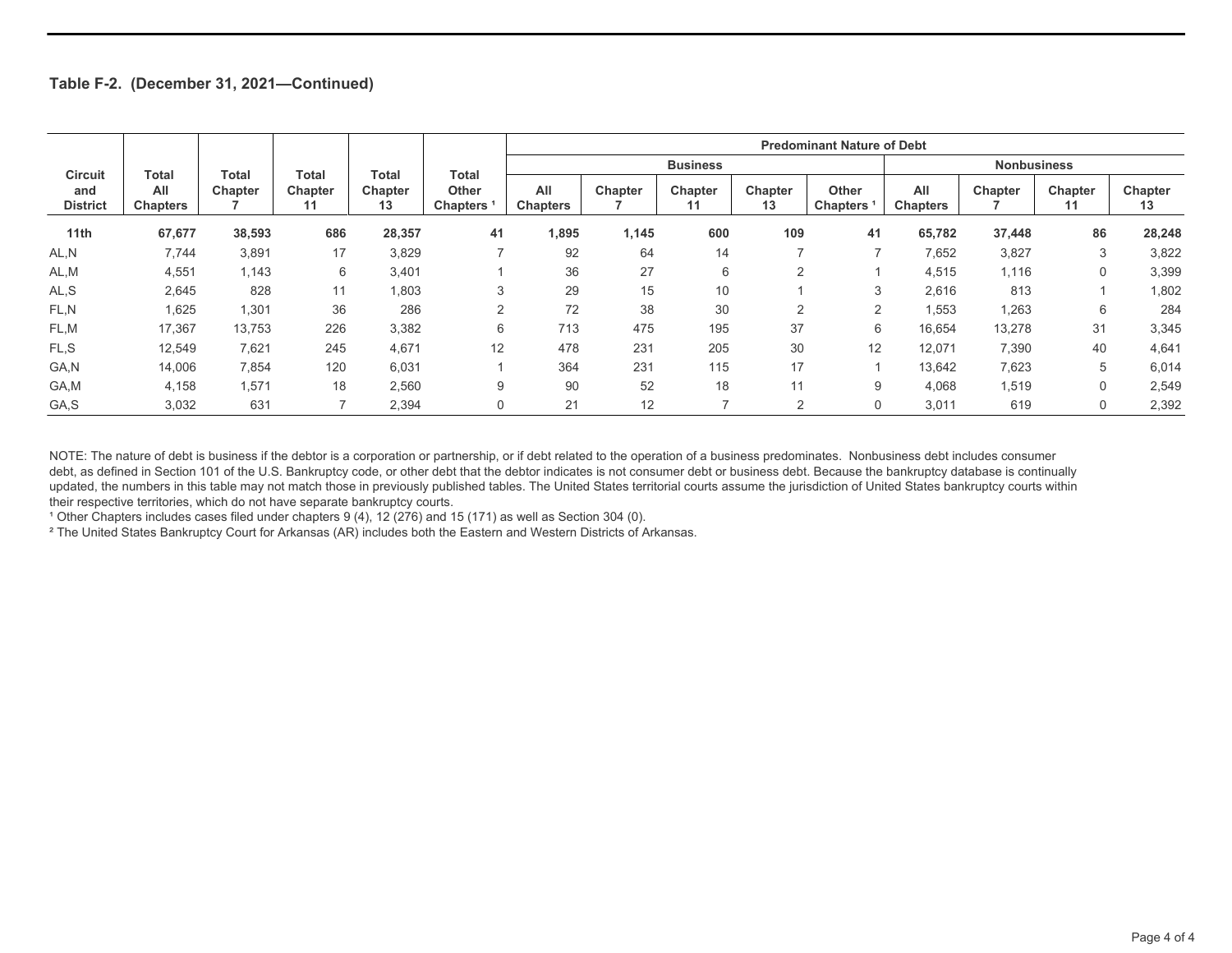### **Table F-2. U.S. Bankruptcy Courts—Bankruptcy Cases Commenced, by Chapter of the Bankruptcy Code, During the 12-Month Period Ending December 31, 2021**

| Circuit<br>and            | <b>Total</b><br>$\mathsf{All}$ | Total<br>Chapter        | Total<br>Chapter    | Total                      | $\mathsf{All}\xspace$<br>Other |
|---------------------------|--------------------------------|-------------------------|---------------------|----------------------------|--------------------------------|
| <b>District</b>           | <b>Chapters</b>                | $\boldsymbol{9}$        | 12                  | Chapter<br>15 <sup>1</sup> | <b>Chapters</b>                |
| <b>Total</b>              | 413,616                        | $\overline{\mathbf{4}}$ | 276                 | 171                        | 413,165                        |
| $\mathsf{DC}$             | 309                            | $\mathbf 0$             | $\mathbf 0$         | $\pmb{0}$                  | 309                            |
| 1st                       | 9,868                          | $\pmb{0}$               | $\overline{7}$      | $\pmb{0}$                  | 9,861                          |
| $ME$                      | 654                            | $\mathbf 0$             | $\overline{1}$      | $\mathsf 0$                | 653                            |
| MA                        | 3,492                          | $\mathbf 0$             | $\overline{1}$      | $\mathsf{O}\xspace$        | 3,491                          |
| $\mathsf{NH}\,$           | 753                            | $\mathbf 0$             | $\mathbf 0$         | $\mathsf 0$                | 753                            |
| RI                        | 992                            | $\mathsf{O}\xspace$     | $\mathsf{O}\xspace$ | $\mathsf{O}\xspace$        | 992                            |
| ${\sf PR}$                | 3,977                          | $\mathsf{O}\xspace$     | 5                   | $\mathsf{O}\xspace$        | 3,972                          |
| 2nd                       | 18,025                         | $\mathbf 0$             | 12                  | 57                         | 17,956                         |
| $\mathsf{CT}$             | 3,018                          | $\mathsf{O}\xspace$     | $\mathsf{O}\xspace$ | $\mathsf{O}\xspace$        | 3,018                          |
| $\mathsf{NY},\mathsf{N}$  | 3,190                          | $\mathsf 0$             | 5                   | $\mathsf{O}\xspace$        | 3,185                          |
| $\mathsf{NY}, \mathsf{E}$ | 5,559                          | $\mathsf{O}\xspace$     | $\mathsf 0$         | $\mathbf{1}$               | 5,558                          |
| NY,S                      | 3,940                          | $\mathsf{O}\xspace$     | $\overline{1}$      | 56                         | 3,883                          |
| NY,W                      | 2,045                          | $\mathsf 0$             | 3                   | $\mathsf{O}\xspace$        | 2,042                          |
| VT                        | 273                            | $\mathsf{O}\xspace$     | $\mathfrak{S}$      | $\mathsf{O}\xspace$        | 270                            |
| 3rd                       | 22,499                         | $\pmb{0}$               | 9                   | 39                         | 22,451                         |
| $\mathsf{D}\mathsf{E}$    | 1,667                          | $\mathbf 0$             | $\mathbf{1}$        | 38                         | 1,628                          |
| $\mathsf{N}\mathsf{J}$    | 10,446                         | $\mathsf 0$             | $\overline{1}$      | $\mathsf{O}\xspace$        | 10,445                         |
| PA,E                      | 3,497                          | $\mathsf{O}\xspace$     | 0                   | $\mathbf{1}$               | 3,496                          |
| PA,M                      | 2,831                          | $\mathbf 0$             | $\overline{1}$      | $\mathsf{O}\xspace$        | 2,830                          |
| PA,W                      | 4,054                          | $\mathbf 0$             | 6                   | $\mathsf 0$                | 4,048                          |
| VI                        | $\overline{4}$                 | $\mathbf 0$             | $\mathsf 0$         | $\mathsf{O}\xspace$        | $\overline{4}$                 |
| 4th                       | 32,399                         | $\bf{0}$                | $18\,$              | $\pmb{0}$                  | 32,381                         |
| $\mathsf{MD}$             | 8,323                          | $\mathbf 0$             | $\mathsf{O}\xspace$ | $\mathsf{O}\xspace$        | 8,323                          |
| $\mathsf{NC},\mathsf{E}$  | 2,973                          | $\mathbf 0$             | $\overline{7}$      | $\mathsf 0$                | 2,966                          |
| $NC,M$                    | 1,995                          | $\mathbf 0$             | $\mathsf 0$         | $\mathsf{O}\xspace$        | 1,995                          |
| $NC,W$                    | 1,609                          | $\mathbf 0$             | 5                   | $\mathsf{O}\xspace$        | 1,604                          |
| $\operatorname{SC}$       | 3,376                          | $\,0\,$                 | $\overline{1}$      | $\mathsf{O}\xspace$        | 3,375                          |
| VA,E                      | 9,515                          | $\mathsf{O}\xspace$     | 3                   | $\mathsf{O}\xspace$        | 9,512                          |
| VA,W                      | 2,933                          | $\mathsf{O}\xspace$     | $\sqrt{2}$          | $\mathsf{O}\xspace$        | 2,931                          |
| WV,N                      | 699                            | $\mathsf{O}\xspace$     | $\mathsf{O}\xspace$ | $\mathsf{O}\xspace$        | 699                            |
| WV,S                      | 976                            | $\mathsf{O}$            | $\mathsf{O}$        | $\mathsf{O}\xspace$        | 976                            |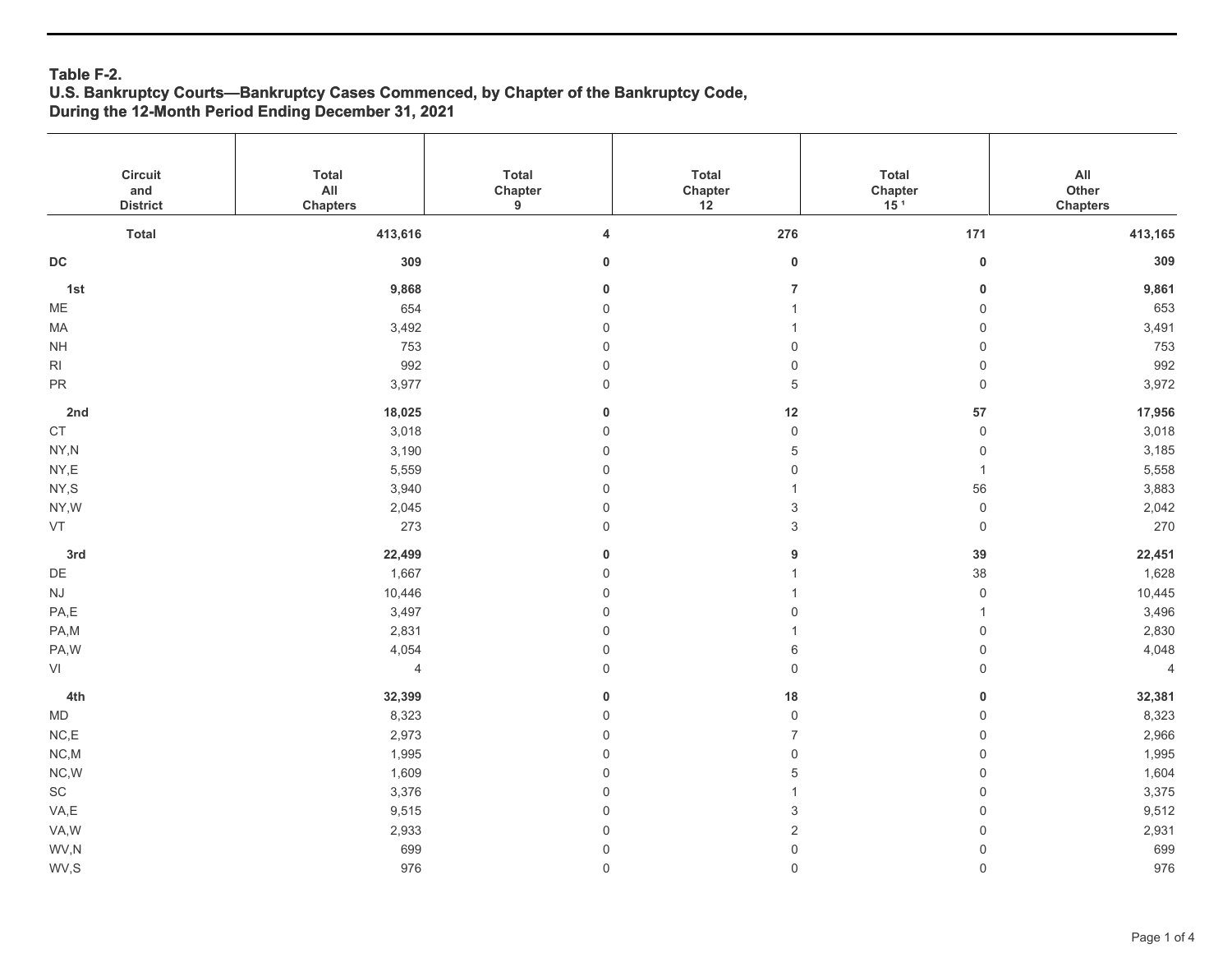| Circuit<br>and<br><b>District</b> | <b>Total</b><br>$\mathsf{All}$<br><b>Chapters</b> | Total<br>Chapter<br>9 | Total<br>Chapter<br>12    | Total<br>Chapter<br>15 <sup>1</sup> | $\mathsf{All}\xspace$<br>Other<br><b>Chapters</b> |
|-----------------------------------|---------------------------------------------------|-----------------------|---------------------------|-------------------------------------|---------------------------------------------------|
| 5th                               | 31,977                                            | $\mathbf{1}$          | $12\,$                    | 48                                  | 31,916                                            |
| LA,E                              | 1,537                                             | $\mathbf 0$           | $\mathsf 0$               | $\mathsf 0$                         | 1,537                                             |
| LA,M                              | 641                                               | $\mathbf 0$           | $\mathbf 0$               | $\mathbf 0$                         | 641                                               |
| LA, W                             | 3,871                                             | $\mathbf 0$           | 1                         | $\mathsf 0$                         | 3,870                                             |
| MS, N                             | 2,563                                             | $\mathbf 0$           | $\mathbf 0$               | $\mathbf 0$                         | 2,563                                             |
| MS, S                             | 3,603                                             | $\mathbf 0$           | $\overline{2}$            | $\mathsf 0$                         | 3,601                                             |
| TX,N                              | 6,574                                             |                       | $\ensuremath{\mathsf{3}}$ | $\mathsf 0$                         | 6,570                                             |
| TX,E                              | 3,356                                             | $\mathbf 0$           | $\overline{2}$            | $\mathbf 0$                         | 3,354                                             |
| TX,S                              | 5,381                                             | $\mathbf 0$           | $\mathbf 0$               | 48                                  | 5,333                                             |
| TX, W                             | 4,451                                             | $\mathbf 0$           | $\overline{4}$            | $\mathsf 0$                         | 4,447                                             |
| 6th                               | 62,273                                            | 0                     | 21                        | $\pmb{0}$                           | 62,252                                            |
| KY,E                              | 4,266                                             | $\mathbf 0$           | $\sqrt{2}$                | $\mathsf{O}\xspace$                 | 4,264                                             |
| KY,W                              | 4,828                                             | $\mathbf 0$           | 3                         | $\mathbf 0$                         | 4,825                                             |
| MI, E                             | 13,846                                            | $\mathbf 0$           | 5                         | $\mathsf{O}\xspace$                 | 13,841                                            |
| MI, W                             | 3,076                                             | $\mathbf 0$           | $\sqrt{2}$                | $\mathsf 0$                         | 3,074                                             |
| OH,N                              | 11,464                                            | $\mathbf 0$           | 1                         | $\mathsf 0$                         | 11,463                                            |
| OH,S                              | 9,354                                             | $\mathbf 0$           | $\overline{2}$            | $\mathsf{O}\xspace$                 | 9,352                                             |
| TN,E                              | 5,828                                             | $\mathbf 0$           | 4                         | $\mathsf 0$                         | 5,824                                             |
| TN,M                              | 4,065                                             | $\mathbf 0$           | $\sqrt{2}$                | $\mathsf 0$                         | 4,063                                             |
| TN,W                              | 5,546                                             | $\mathbf 0$           | $\mathsf 0$               | $\mathsf 0$                         | 5,546                                             |
| 7th                               | 44,710                                            | 0                     | 38                        | $\mathbf 2$                         | 44,670                                            |
| IL, N                             | 16,790                                            | $\mathbf 0$           | $\mathsf 0$               | $\mathbf 2$                         | 16,788                                            |
| $\mathsf{IL}, \mathsf{C}$         | 2,464                                             | $\mathbf 0$           | 3                         | $\mathsf 0$                         | 2,461                                             |
| IL, S                             | 1,690                                             | $\mathbf 0$           | 1                         | $\mathbf 0$                         | 1,689                                             |
| IN, N                             | 5,634                                             | $\mathbf 0$           | $\overline{2}$            | $\mathsf 0$                         | 5,632                                             |
| IN, S                             | 8,853                                             | $\mathbf 0$           | 5                         | $\mathsf 0$                         | 8,848                                             |
| WI,E                              | 6,653                                             | $\mathbf 0$           | $\overline{7}$            | $\mathsf 0$                         | 6,646                                             |
| WI,W                              | 2,626                                             | $\mathbf 0$           | 20                        | $\mathbf 0$                         | 2,606                                             |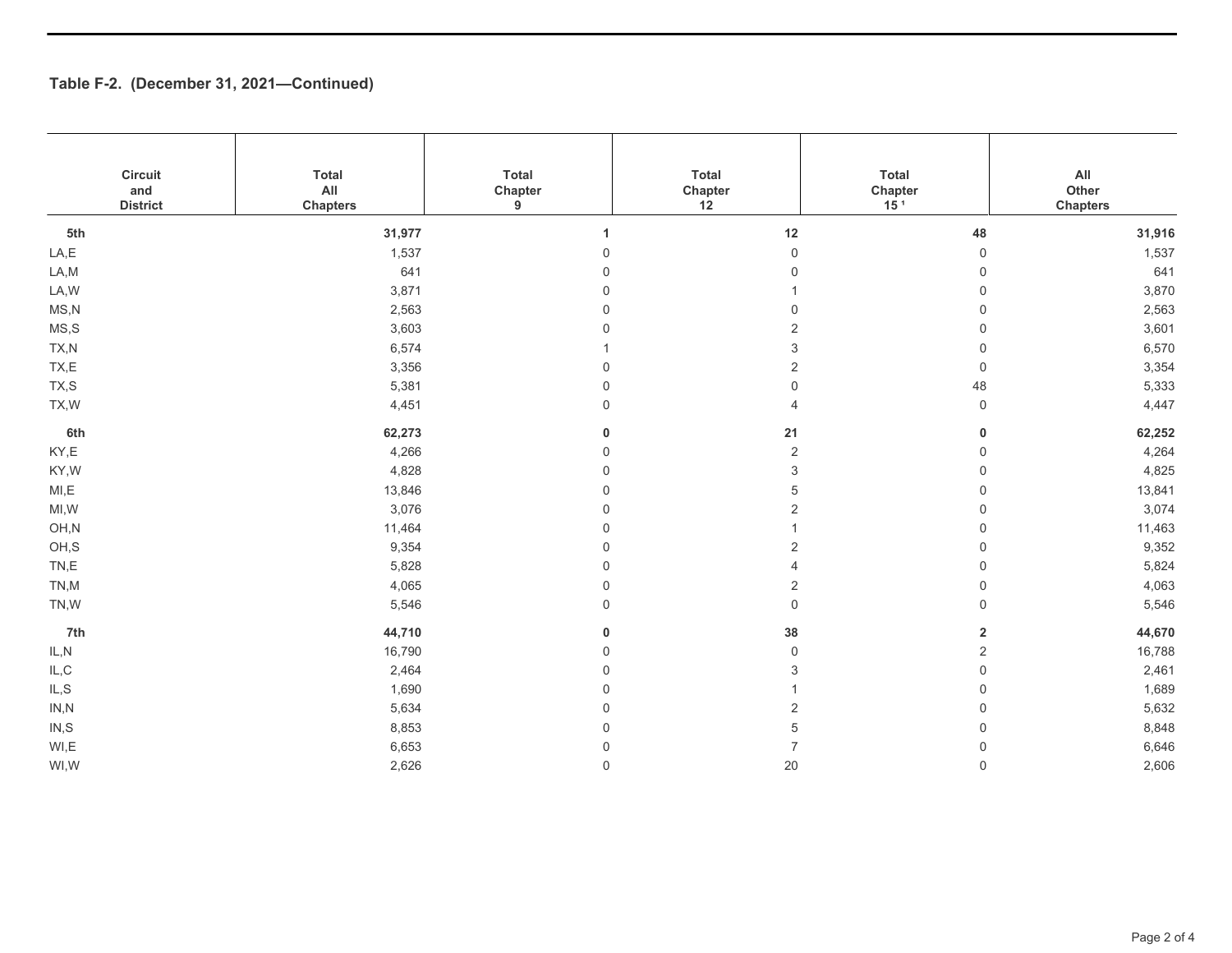| Circuit<br>and<br><b>District</b>                          | <b>Total</b><br>AII<br><b>Chapters</b> | Total<br>Chapter<br>9 | Total<br>Chapter<br>12  | <b>Total</b><br>Chapter<br>15 <sup>1</sup> | $\mathsf{All}\xspace$<br>Other<br><b>Chapters</b> |
|------------------------------------------------------------|----------------------------------------|-----------------------|-------------------------|--------------------------------------------|---------------------------------------------------|
| 8th                                                        | 27,549                                 | 1                     | ${\bf 76}$              | $\pmb{0}$                                  | 27,472                                            |
| AR $^{\rm 2}$                                              | 5,493                                  | $\mathsf{O}\xspace$   | $\overline{4}$          | $\mathbf 0$                                | 5,489                                             |
| IA,N                                                       | 1,120                                  | $\mathsf{O}\xspace$   | $10$                    | $\mathsf{O}\xspace$                        | 1,110                                             |
| IA,S                                                       | 1,726                                  | $\mathbf 0$           | $\boldsymbol{7}$        | $\mathsf{O}\xspace$                        | 1,719                                             |
| <b>MN</b>                                                  | 5,754                                  | $\mathbf 0$           | 26                      | $\mathbf 0$                                | 5,728                                             |
| MO,E                                                       | 5,722                                  | $\mathbf 0$           | $\overline{4}$          | $\mathsf{O}\xspace$                        | 5,718                                             |
| MO, W                                                      | 4,015                                  | $\mathsf{O}\xspace$   | $\overline{2}$          | $\mathbf 0$                                | 4,013                                             |
| $\mathsf{NE}\xspace$                                       | 2,589                                  |                       | 17                      | $\mathsf{O}\xspace$                        | 2,571                                             |
| $\sf ND$                                                   | 531                                    | $\mathsf{O}\xspace$   | $\mathbf{1}$            | $\mathsf{O}\xspace$                        | 530                                               |
| $\mathsf{SD}$                                              | 599                                    | $\mathbf 0$           | $\,$ 5 $\,$             | $\mathbf 0$                                | 594                                               |
| 9th                                                        | 72,768                                 | 1                     | ${\bf 22}$              | 5                                          | 72,740                                            |
| $\mathsf{AK}$                                              | 218                                    | $\mathsf{O}\xspace$   | $\mathsf{O}\xspace$     | $\mathbf 0$                                | 218                                               |
| $\mathsf{A}\mathsf{Z}$                                     | 9,884                                  | $\mathbf 0$           | 3                       | $\mathbf 0$                                | 9,881                                             |
| CA, N                                                      | 4,700                                  | $\mathbf 0$           | $\overline{1}$          | $\overline{c}$                             | 4,697                                             |
| CA, E                                                      | 8,179                                  | $\overline{0}$        | $\overline{4}$          | $\mathbf 0$                                | 8,175                                             |
| CA,C                                                       | 23,104                                 |                       | 3                       | $\mathbf 2$                                | 23,098                                            |
| CA, S                                                      | 4,989                                  | $\,0\,$               | $\mathbf{1}$            | $\mathbf 0$                                | 4,988                                             |
| $\mathsf{HI}$                                              | 1,212                                  | $\mathsf{O}\xspace$   | 0                       | $\mathsf{O}\xspace$                        | 1,212                                             |
| $\sf ID$                                                   | 2,000                                  | $\,0\,$               | $\overline{\mathbf{c}}$ | $\mathsf{O}\xspace$                        | 1,998                                             |
| MT                                                         | 654                                    | $\mathbf 0$           | $\overline{4}$          | $\mathsf{O}\xspace$                        | 650                                               |
| <b>NV</b>                                                  | 6,995                                  | $\mathbf 0$           | 0                       | $\mathbf 0$                                | 6,995                                             |
| OR                                                         | 4,771                                  | $\overline{0}$        | 3                       | $\mathbf{1}$                               | 4,767                                             |
| WA,E                                                       | 1,550                                  | $\,0\,$               | $\mathbf{1}$            | $\mathsf{O}\xspace$                        | 1,549                                             |
| WA,W                                                       | 4,457                                  | $\mathsf{O}\xspace$   | 0                       | $\mathsf{O}\xspace$                        | 4,457                                             |
| $\mathsf{GU}% _{\mathsf{C}}^{\mathsf{C}}(\mathcal{M}_{0})$ | 53                                     | $\mathsf{O}\xspace$   | $\mathsf 0$             | $\mathsf{O}\xspace$                        | 53                                                |
| <b>NMI</b>                                                 | $\sqrt{2}$                             | $\mathbf 0$           | $\mathsf{O}\xspace$     | $\mathbf 0$                                | $\sqrt{2}$                                        |
| 10th                                                       | 23,562                                 | $\bf{0}$              | 34                      | $\overline{7}$                             | 23,521                                            |
| $_{\rm CO}$                                                | 6,462                                  | $\mathsf{O}\xspace$   | $\,$ 5 $\,$             | $\mathbf 0$                                | 6,457                                             |
| KS                                                         | 3,521                                  | $\mathsf{O}\xspace$   | 19                      | $\mathsf{O}\xspace$                        | 3,502                                             |
| $\mathsf{N}\mathsf{M}$                                     | 1,510                                  | $\mathsf{O}\xspace$   | $\mathbf{1}$            | $\mathbf 0$                                | 1,509                                             |
| OK,N                                                       | 1,495                                  | $\mathbf 0$           | $\overline{1}$          | $\mathsf{O}\xspace$                        | 1,494                                             |
| OK,E                                                       | 949                                    | $\mathbf 0$           | $\mathbf{1}$            | $\mathsf{O}\xspace$                        | 948                                               |
| OK, W                                                      | 3,488                                  | $\mathbf 0$           | $\overline{7}$          | $\mathbf 0$                                | 3,481                                             |
| UT                                                         | 5,576                                  | $\mathsf 0$           | $\mathsf{O}\xspace$     | $\ensuremath{\mathsf{3}}$                  | 5,573                                             |
| WY                                                         | 561                                    | $\mathbf 0$           | $\mathsf{O}$            | $\overline{4}$                             | 557                                               |